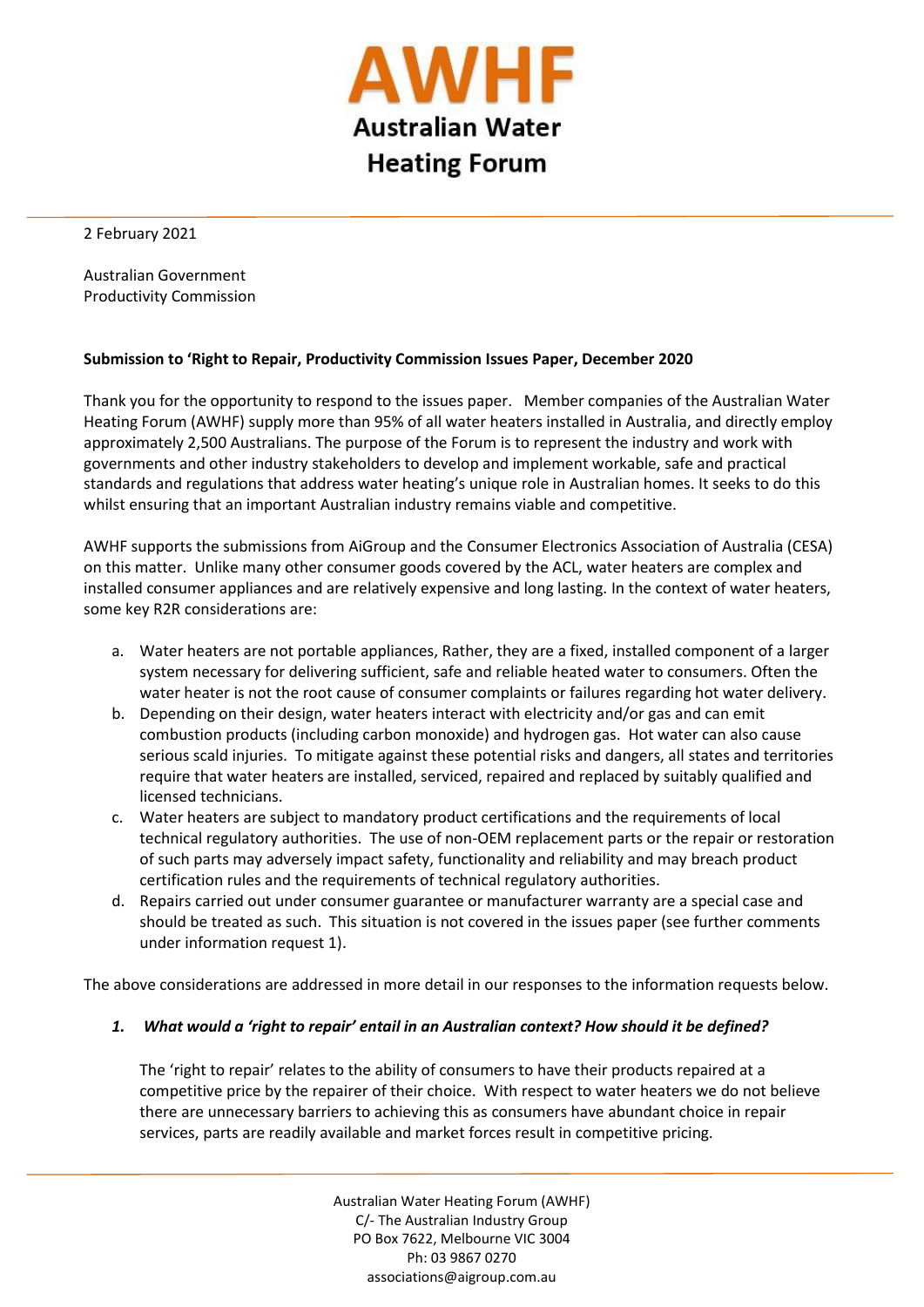In our view, repairs under consumer guarantee or manufacturer warranty are a special case not covered in the issues paper.

In the Australian water heater market, manufacturers typically employ their own specialist technicians and/or appoint contractors 'accredited' by them for warranty repairs. These have received specialist information and training from the manufacturer specific to the products supplied and are best placed to safely and effectively diagnose faults and repair such products. The skill and competence levels of repair persons whom have not received such specialist training and accreditation from manufacturers/suppliers varies widely, even though they may be licensed in the applicable jurisdiction to undertake repair work.

Under the ACL, manufacturers have an obligation to repair, replace or provide a refund when a product is defective and is covered by consumer guarantee or express warranty. We support this, however, in the context of R2R, there is no reciprocal obligation in the ACL for consumers to approach the manufacturer in the first instance in such cases.

At present the ACL does not provide protections for manufacturers in cases where a consumer engages a third party for repairs in the first instance and afterwards seeks re-imbursement from the manufacturer, even when the product was not the root cause of the problem in the first place or the repairs were not carried out correctly, and often at a cost that is far higher than would have been the case if the manufacturer had appointed their own technician or accredited contractor in the first place. We believe that any right to repair legislation should ensure that manufacturers are provided with a first option to repair products under warranty.

Of course, if the consumer approaches the manufacturer for warranty repair in the first instance, and the latter fails to resolve the issue satisfactorily then the consumer should have the right to approach an alternative third party and it would then be reasonable for the consumer to seek reimbursement from the manufacturer for reasonable costs associated with repair.

#### *2a What types of products and repair markets should the Commission focus on?*

Products and repair markets where there is evidence of problems. We do not believe this is the case in the water heater market.

# *3a Do the consumer guarantees under the ACL provide adequate access to repair remedies for defective goods? If not, what changes could be made to improve access to repair remedies? Are there barriers to repairing products purchased using new forms of payment technologies, such as 'buy now pay later'?*

We do not believe there are barriers for access to repair remedies for defective water heaters.

### **3b Is the guarantee of available repair facilities and spare parts effective in providing access to repair services and parts? Or is the opt out clause being widely used, making the guarantee ineffective?**

We do not believe there is a lack access to repair services and spare parts in the hot water market. We are not aware of instances of the opt-out clause being used in this market.

#### **Information requests 3c, 3d and 4a**

No comments.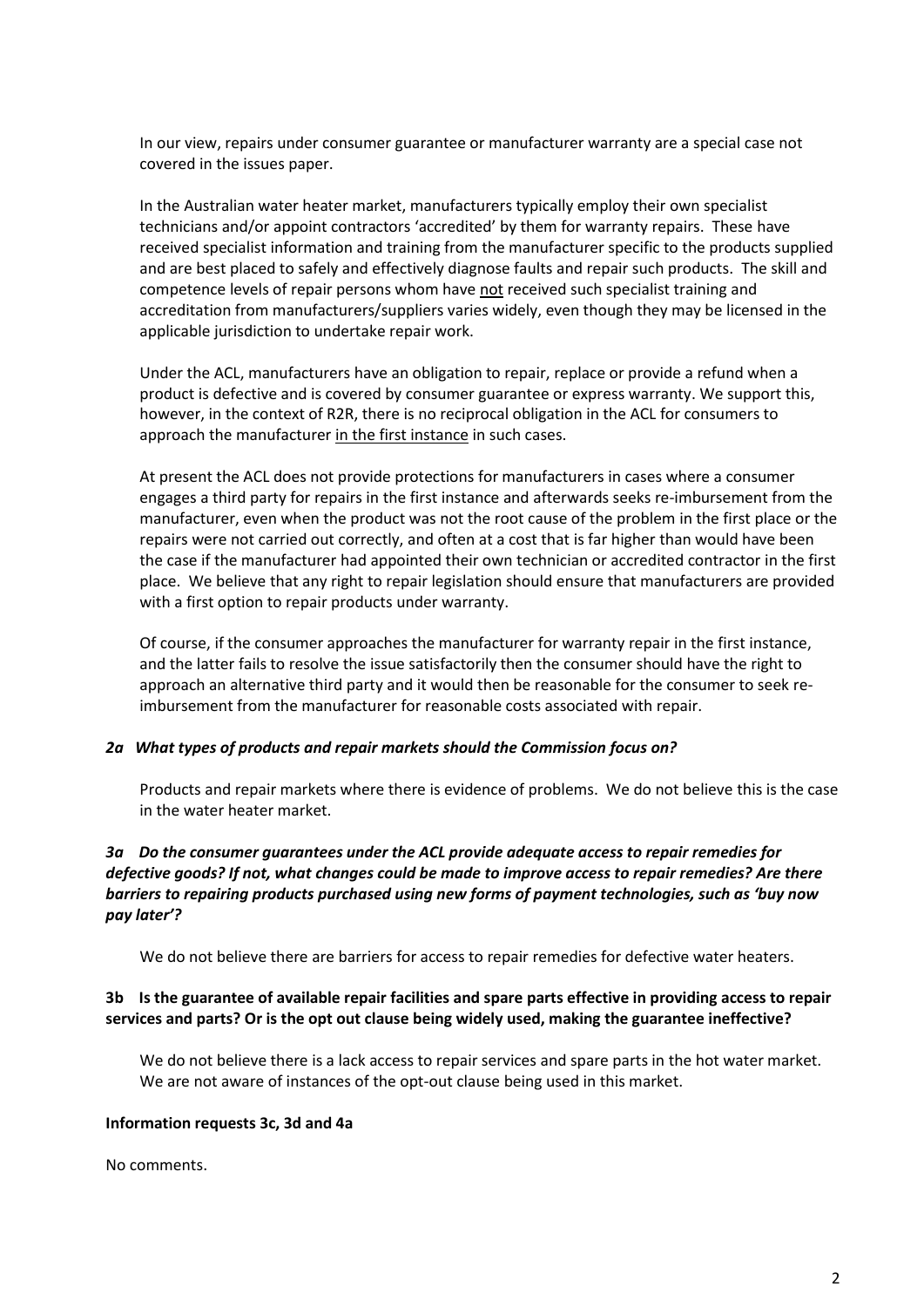# *4b Is there any evidence of a difference in quality, safety or data security between authorised repair networks and independent repairers? Are there ways to address concerns around quality, safety or data security while promoting a vibrant independent repair market?*

In the Australian water heater market there is some evidence of lower levels of quality and safety from independent repairers, that is, repairers that have not been trained and/or accredited by manufacturers of hot water systems. This situation is best addressed by increasing the competency levels required for individuals to gain and keep the necessary licenses to carry out servicing and repair of water heaters. This responsibility would rest with the state regulatory authorities for plumbing, gas and electricity.

Some independent repairers also use non-OEM replacement components and/or repair or restore existing components in a water heater rather than replace them with new OEM parts. This may adversely impact safety, functionality and reliability of the product and may be in breach of product certification rules and the requirements of local technical regulatory authorities. Again, the responsibility for enforcement of the regulatory requirements in this regard rests with the state regulatory authorities for plumbing, gas and electricity.

### **Information requests 4c to 4g**

No comments.

### **5c Do current IP protections pose a significant barrier to repair in Australia?**

We do not believe IP protections pose a significant barrier to repair in the water heater market.

IP protections apply to manufacturer service and repair information which contain the specific and detailed information for fault diagnosis and repair applicable to their products. In an R2R context we believe it is in the interests of consumer safety and achieving successful repair outcomes that this information is available and used by licensed persons that have the requisite specialist knowledge and skills to use it safely and successfully. This is not necessarily the case for those whom have not received specialist training from manufacturers, even though they may be licensed in the applicable jurisdiction to undertake service and repair work.

# **Information request 5d**

#### No comments.

**6a What evidence is there of planned obsolescence in Australian product markets? Do concerns about planned obsolescence principally relate to premature failure of devices or in them being discarded still working when more attractive products enter the market?**

The majority of water heaters sold in the market have a minimum of 10 years product warranty and as such usually continue to perform effectively for a number of property occupants over their working life. As such, we do not believe there is any evidence of planned obsolescence in the Australian water heater market.

#### **Information requests 6b to 6f and 7**

No comments.